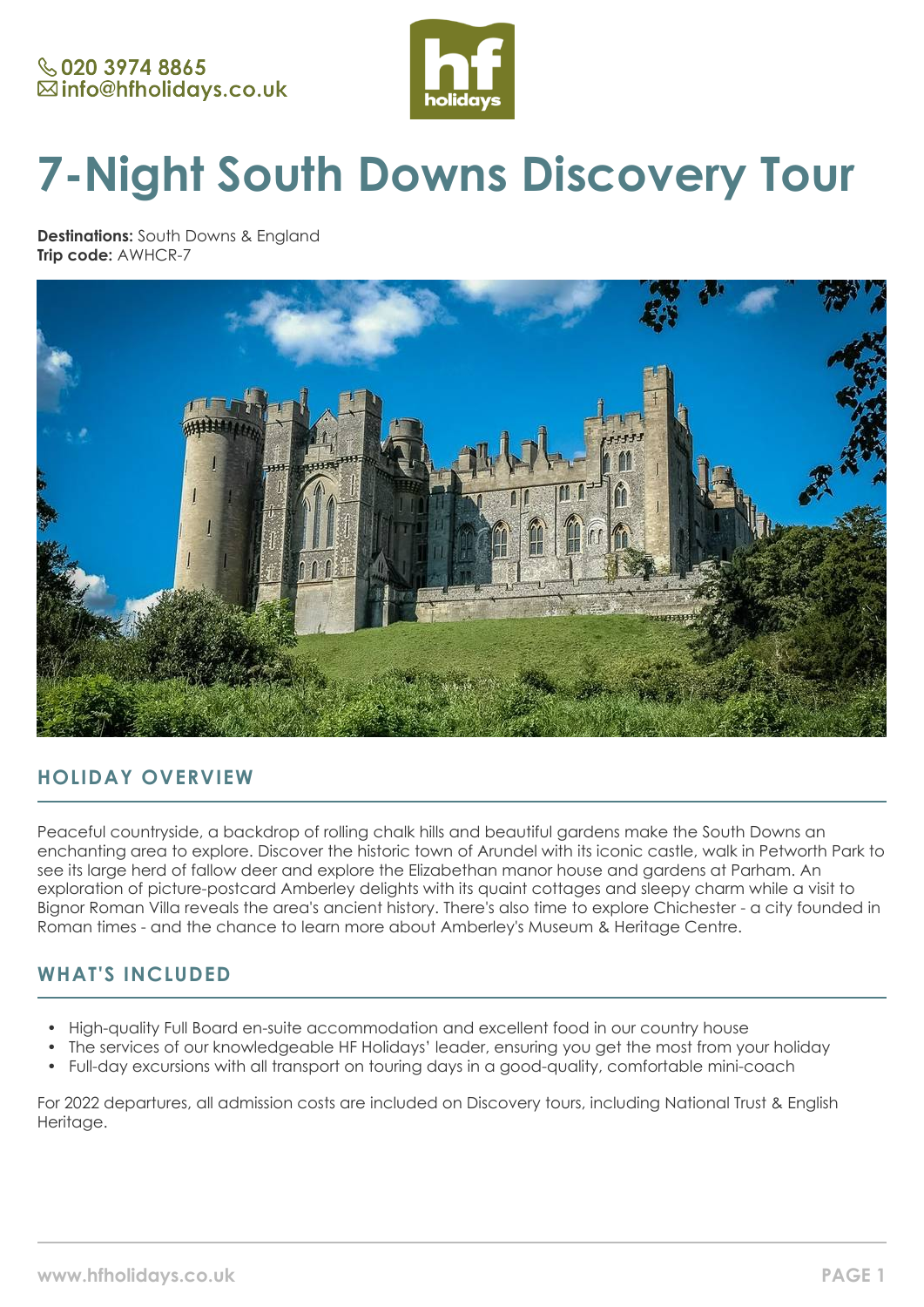# **HOLIDAYS HIGHLIGHTS**

- Explore the Roman city of Chichester
- Discover the mighty Arundel Castle, founded in 1067
- See the large herds of deer in Petworth Park
- Visit the picturesque village of Bosham in Chichester Harbour
- Enjoy the floral displays of West Dean Gardens

## **TRIP SUITABILITY**

Our Discovery holidays give you the opportunity to immerse yourself in the culture of the local area through **active sightseeing**.

On each Discovery day, you will be walking roughly 3-5 miles (5-8km) throughout the course of the day as you explore the venues and locations we visit. You'll also be hopping on and off the coach throughout - you should expect to spend the majority of the day on your feet. Most of this walking will be at attractions but some may be across country tracks or footpaths so be sure to **bring sturdy shoes**. There will also be stairs to climb in the majority of the venues you visit, though other more accessible options may be available. At some venues, there may also be uneven surfaces, such as cobbles or rocky paths.

## **ITINERARY**

## **Day 1: Arrival Day**

You're welcome to check in from 4pm onwards.

Enjoy a complimentary Afternoon Tea on arrival.

## **Day 2: Petworth & Midhurst**

Start with a gentle walk through Petworth Park, hopefully seeing some of the large herd of fallow deer which live here, before paying a visit to Petworth House (National Trust). After lunch we drive through pretty villages to Midhurst, forever associated with HG Wells; he attended Midhurst Grammar School firstly as a pupil and latterly as a teacher. He also briefly worked in the town's chemist shop and lived above a sweet shop in the town. The town featured under the name of 'Wimblehurst' in The Invisible Man. We shall walk through the historic centre to see some of its most characterful old buildings. Look out for ones whose woodwork is painted dark yellow, a shade known locally as 'Gold Cup'. This colour denotes properties which belong to the Cowdray Estate; the 1st Viscount Cowdray was connected with the Liberal Party - the party's colour is yellow. We'll also visit the atmospheric ruins of Cowdray House - a large Tudor mansion which was all but destroyed by fire in 1793. The kitchen tower is the only part of the mansion which stayed intact. Both Henry VIII and Elizabeth I stayed at Cowdray House during its heyday.

## **Day 3: Sussex Villages**

This morning we stroll around one of the most beautiful villages in Sussex - Amberley. This sleepy village has many picturesque thatched cottages complete with classic cottage gardens growing a selection of traditional cottage garden flowers. In summer, many of the streets are lined with blooming hollyhocks which add to the village's charm. There is a small pottery, a 900 year old Grade 1 listed church and an equally ancient castle, now a luxury hotel. There's time for a coffee at the village tea rooms before the short journey to Bignor Roman Villa, which has some of the finest mosaics in Britain. We spend the afternoon at the fascinating Elizabethan Parham House, exploring the house and extensive gardens. The surrounding deer park is home to around 350 fallow deer which have been bred to have dark coats rather than the more usual pale ones.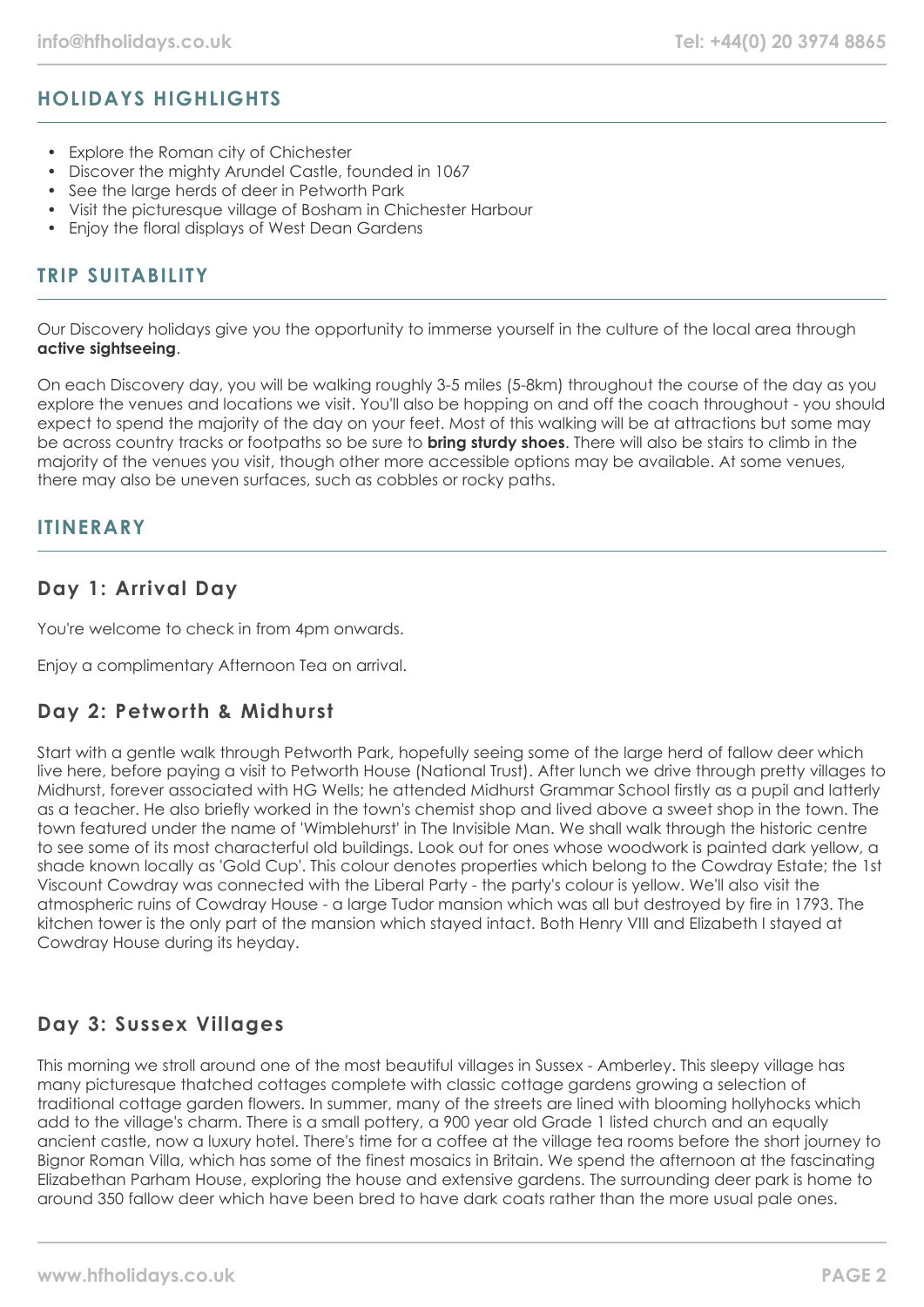# **Day 4: Free Day - South Downs**

Discover more about [Abingworth Hall and the local area](https://www.hfholidays.co.uk/country-houses/locations/abingworth-south-downs) for ideas on how to make the most of your free day.

# **Day 5: Brighton**

This morning we'll be heading off for a day in Brighton. We'll begin with a visit to the Royal Pavilion, remodelled in Indian style as a seaside palace for King George IV when he was Prince Regent, and then you'll have plenty of free time to explore. You might want to wander along the promenade of Brighton Beach, soak up some history at the Brighton Museum, or pop your head into the city's more unusual boutiques in North Laine.

# **Day 6: Amberley & Arundel**

Enjoy a morning spent exploring the Amberley Museum & Heritage Centre, which is dedicated to the industrial heritage of the south east. The afternoon will be spent in Arundel, with time to visit spectacular Arundel Castle and The Collector Earl's garden.

# **Day 7: Around Chichester**

Our day starts with a visit to the pretty village of Bosham which overlooks one of the small inlets of Chichester harbour. A short distance away is the city of Chichester which was founded by the Romans. Its most obvious feature is the 12th century gothic-style cathedral which we'll visit for a tour; its 61-foot spire can be seen for miles around. There are many historic buildings in the city and the remains of the city walls which were built in Roman times. The city's Roman heritage is one of the many features of the Novium Museum whose 500,000 exhibits include the remains of some Roman baths and the burial possessions of the 'Mystery Warrior' - an Iron Age man who was buried in Chichester. From Chichester we will travel to the nearby West Dean Gardens. These wonderful gardens date back to 1622 but much of what we see today was created in the 1800s. The gardens come complete with Victorian glasshouses, a 300-foot Edwardian pergola, a walled kitchen garden and a sunken garden.

## **Day 8: Departure Day**

Enjoy a leisurely breakfast before making your way home.

## **ACCOMMODATION**

# **Abingworth Hall**

Tucked away in the village of Thakeham at the foot of the South Downs, Abingworth Hall has stood in one form another since the 13th century. Gutted by fire, it was rebuilt in 1910 in its current distinctive style. As well as 27 en-suite rooms the house has all the ingredients you need for the perfect country house stay: three comfortable lounges with squishy sofas to kick back in, the largest of which opens onto an attractive conservatory and bar in which to dally, great food and super-comfy rooms to retire to. You're spoilt for choice when it comes to walking here; go for a lazy amble around the wildlife rich chalk Downlands to discover a colourful tapestry of historic villages, thatched cottages, pastoral landscapes and vibrant market towns. Highlights of your stay might include the Seven Sisters, the Glorious Goodwood estate, the Devil's Dyke and Chanctonbury Ring, as well as Arundel and the National Trust property at Petworth. Take your pick.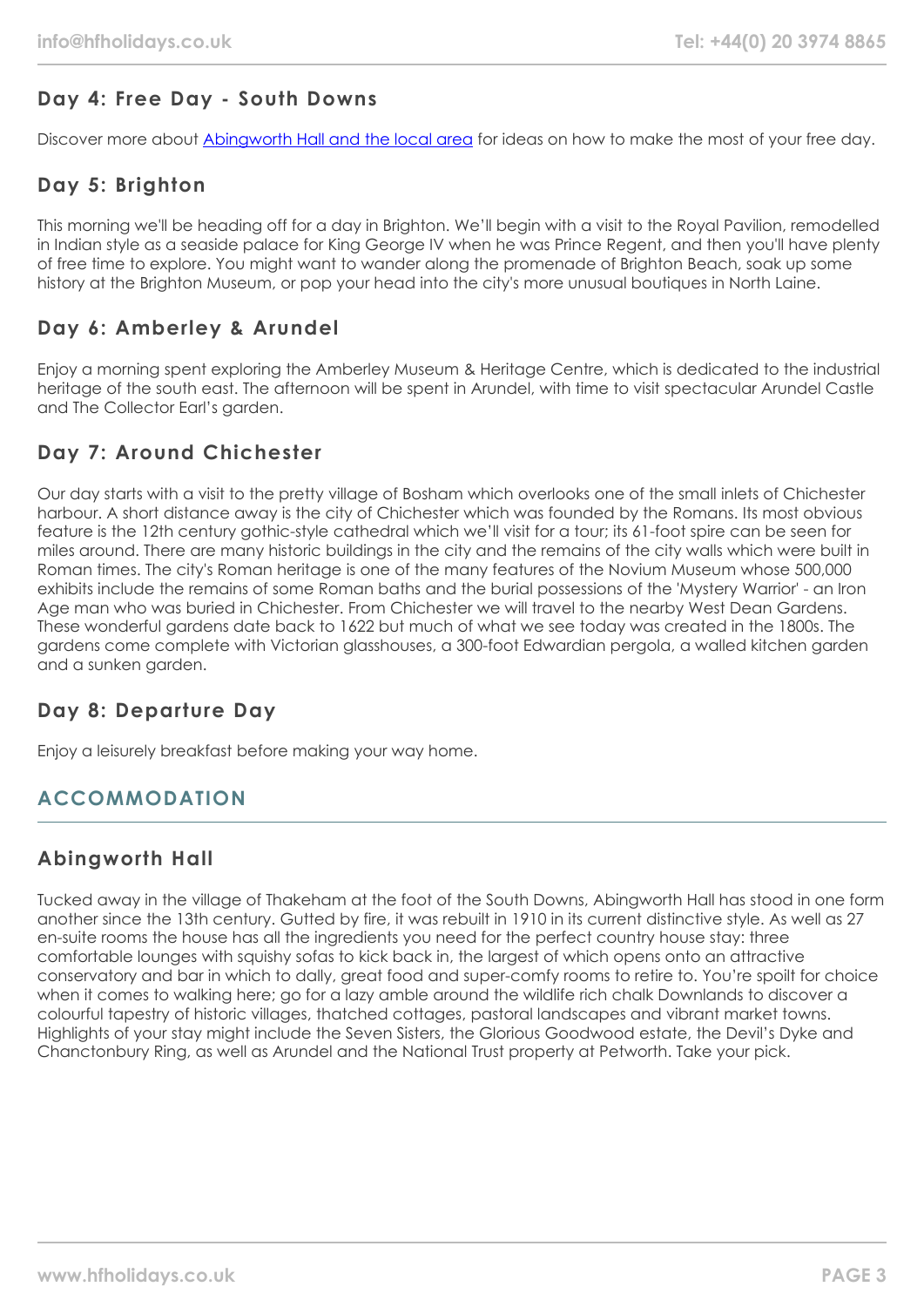# **Country House Accommodation**

#### **Accommodation Info**

## **Need To Know**

We appreciate that COVID-19 continues to impact the nations. The English, Scottish and Welsh governments are not always in sync, so measures in our country houses may vary between the nations. We thank all guests for adhering to the measures we have introduced to keep our guests, leaders and team members safe.

You can see our latest FAQs and guarantees at <https://www.hfholidays.co.uk/coronavirus-travel-advice>

#### **Ventilation, Physical Distancing Measures and Group Sizes around the Houses**

We will keep our public areas well ventilated; for your comfort you might want to pack an extra layer to keep you comfortable.

With the relaxation of physical distancing, we will be allowing larger groups to dine and relax in the bar together.

Hand sanitiser stations will be made available in frequently used public areas for guests and staff use. It is advisable to bring additional hand sanitiser for whilst you are out walking.

We always follow the latest regional government advice, but our one recommendation is don't forget your face mask! There is no requirement to wear a face covering in communal areas, but you may of course choose to. Some places throughout the UK may still require you to wear a mask even if the government legislation does not. With this in mind we suggest you bring a personal supply of face coverings for the duration of your stay.

#### **Servicing Bedrooms:**

At this stage we are not reintroducing our daily room servicing. Extra tea, coffee, milk, towels and toiletries will be available on request from our team. Bins can be left outside your door for emptying.

#### **COVID-19 Symptoms or Cases**

If a guest has symptoms of COVID-19 then they should inform the house team and immediately self-isolate to minimise any risk of transmission and make arrangements to request a COVID test. If a guest receives a positive test result, they should return home if they reasonably can. They should where possible use private transport but only drive themselves if they can do so safely. If a guest cannot reasonably return home, they should discuss their circumstances with the House Manager. Additional charges may be levied if a guest needs to self-isolate for longer than their planned holiday.

#### **What can you do to help keep everyone safe?**

- Wear a face mask/covering where required and please bring plenty of face coverings for the duration of your stay
- Carry/use hand sanitiser
- Wash your hands frequently with soap and water when possible
- Cover your mouth and nose with a tissue or your sleeve when you cough or sneeze
- Avoid passing round objects such as cameras & phones
- If you are displaying symptoms of Coronavirus, please do not travel to an HF Holidays House

#### **Rooms**

Tea & coffee-making facilities, TV, Hairdryer, Toiletries, Wi-Fi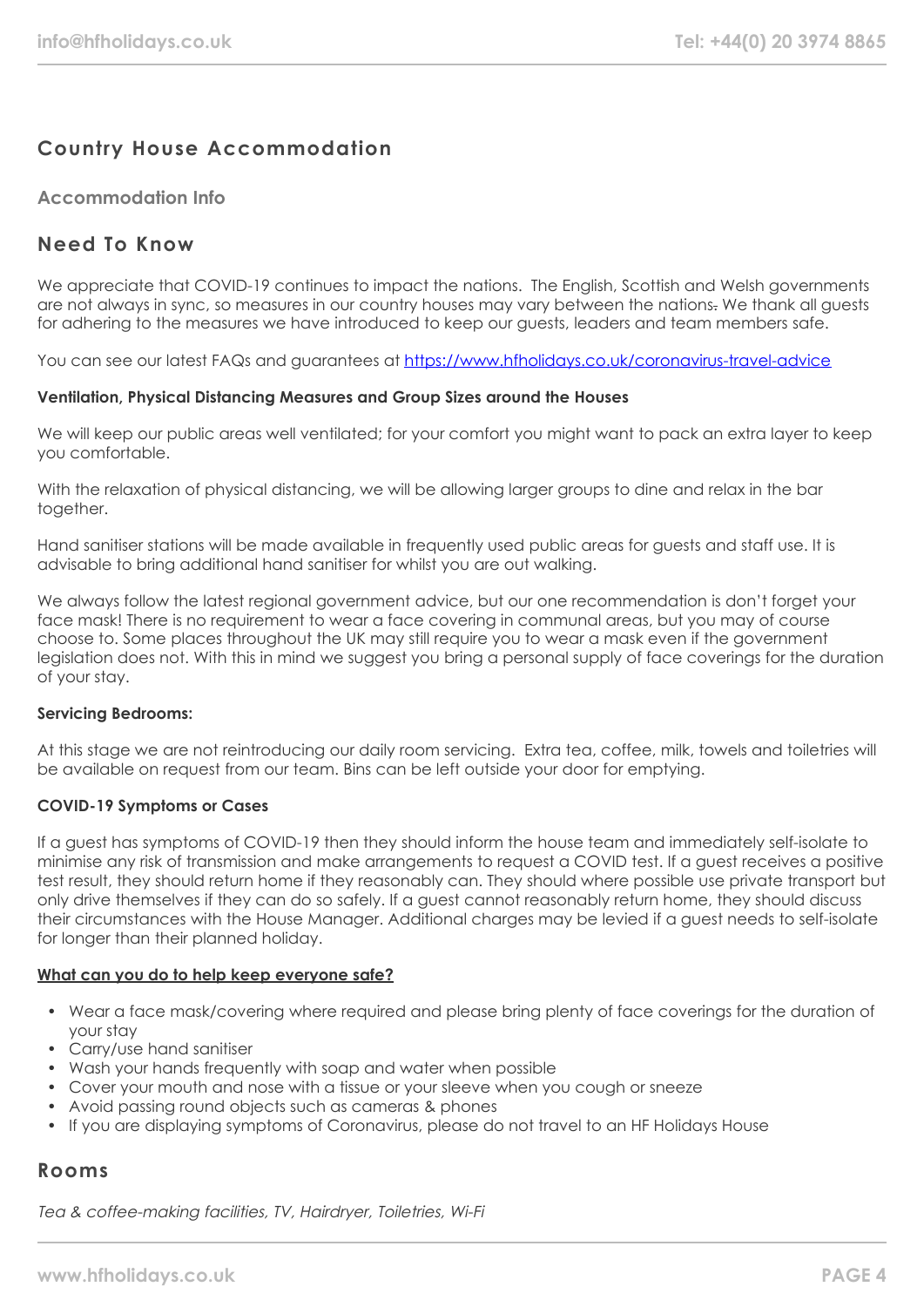Stay in one of the Hall's smartly presented rooms, which make use of every nook-and-cranny in the interesting architecture of this characterful house. With 27 bedrooms, Abingworth Hall has plenty of space and there's a range of Classic and Premium Rooms to choose from. Clean and bright, with accent colours to offset the simple palette, the rooms are airy and light. Premium Rooms might have a feature wall or strong print wallpaper as well as pretty tiles in the ensuite bathroom.

All 'Classic' rooms are ensuite and furnished to a high standard. There are also several 'Premium' Rooms that are either larger or have a desirable view, a more luxurious mattress and larger television – upgrade your stay for just an extra £15-25 per person per night. You can choose a specific room for an extra £30 per room, subject to availability. Upgrade supplements still apply.

#### **Check in:**

Check in opens at **4pm** for all guests. Guests will be unable to access any of the Country House facilities, including leaving luggage before 4pm.

We are delighted to invite you to enjoy a complimentary Afternoon Tea on arrival. Relax and meet your fellow guests and leaders.

#### **Check out:**

#### Check out time: **10am**

Please note, you will need to settle your bill before departure and payment will only be possible by card. Gratuities and donations to the Pathway Fund can also be made by card.

## **Facilities**

Free Wi-Fi, boot room and drying room, extensive garden, outdoor swimming pool, multi-purpose activity room, three lounges, library and board games to borrow

After a day strolling on the South Downs, come back to the house and its specially tailored walkers' facilities. Relax in the large gardens and sit by the pretty pond, turn your hand to croquet or practice on the putting green. Ease through a couple of lengths of the heated outdoor pool if you've still got energy to burn. Hole up in the light-filled conservatory with pretty views of the gardens or retire to the Drawing Room with its woodpanelled walls, log burner, library of books to browse and comfy seats to sink in to; there's a telescope for you to scour the night sky too. In the evening, take your seat in the bar or join fellow guests in the large ballroom for the evening activity.

#### **Welcome Information**

A Welcome Information Pack providing details about the Country House and your holiday will be available in each bedroom. This personal pack of information will detail what to expect during your stay in the house, the menu for the duration of your stay, dinner & picnic lunch order forms and the guest registration form for completion.

Our houses are locked at night-time and accessible with a door code which is available in the Welcome Pack. However, we also recommend making a note of the Duty Manager number on arrival, in case of an emergency or getting locked out.

#### **Evenings**

Join our team after dinner on Wednesday evenings to see if you've got the knowledge to triumph in the HF Big Pub Quiz! There will also be another evening of entertainment at the beginning of the week which will vary depending on the house you are visiting.

If there are leaders resident, they will be available to chat to guests about self-guided walks. You can borrow walking route notes and maps from our Discovery Point.

#### **Walks Talks – Guided Walking Information Briefings**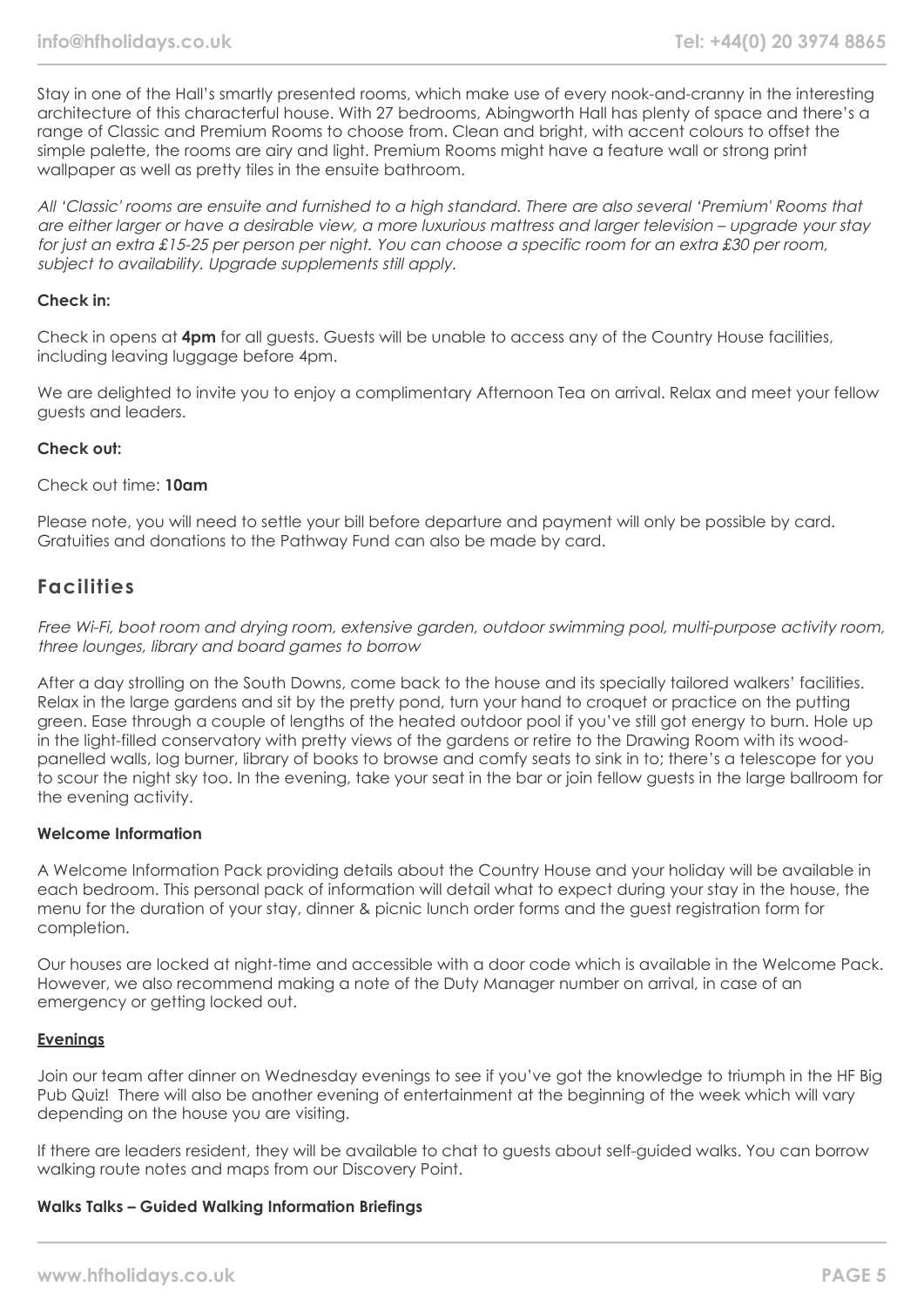Self-Guided guests are always welcome to join our Guided Walking briefings to hear about the local conditions.

Our leaders will deliver a Guided Walking Information Briefing on each arrival day before and after dinner followed by a group Walks Talk to let guests know about the following day's walks. Walks Talks are usually before and after dinner prior to each walking day. The information is repeated so you can join whichever time suits you.

If you are undecided which walk to do, our leaders will be available in the bar or lounge to answer any questions you might have. Our website contains up-to-date information about the walks for each holiday.

Before you leave for your walk your leader will run through a short safety briefing for the day.

Each day, the latest weather forecast will be displayed for all guests to check to ensure appropriate clothing is worn for the walks.

Please note, if you decide to do your own walks, or you are on a self-guided walking holiday, you must complete an Independent Walker Card each day. These can be found near the Discovery Point in the house.

## **Food & Drink**

As at all our country houses, holidays are full board, from afternoon tea served as a welcome treat through that evening's meal to a hearty breakfast on the day of departure. Food at Abingworth Hall is varied with a strong emphasis on the use of seasonal British produce. Our experienced chefs create each dish using only the freshest ingredients and, when in season, use home grown herbs and vegetables taken from our own gardens to give a true taste of the local area.

Along with many hospitality business across the UK we are presently experiencing disruption to our food and drink supply chain. Covid continues to limit the ability of suppliers to deliver and the war in Ukraine (along with several other global challenges) is impacting availability of many basic products. We are working hard to ensure that these challenges do not negatively impact your holiday but ask for your understanding should we need to make last minute changes to dishes or menus.

## **Accessibility**

For accessibility and assistance information, please contact our expert team on [020 3974 8865](tel:02039748865) or [view the](https://www.hfholidays.co.uk/images/Documents/accessibility_statements/Abingworth_-_accessibility_information_-_update_Feb_2021.pdf) [accessibility information online for Abingworth Hall](https://www.hfholidays.co.uk/images/Documents/accessibility_statements/Abingworth_-_accessibility_information_-_update_Feb_2021.pdf)

## **TRAVEL DETAILS**

Our address is: Abingworth Hall, Storrington Road, Thakeham, West Sussex, RH20 3EF Tel: [01798 813636](tel:01798813636)

## **BY TRAIN:**

The nearest railway station to Abingworth Hall is Pulborough. Please note that Pulborough station has a short platform, check the departure boards for which carriage to sit in. For train times and route planning by train visit [www.nationalrail.co.uk](http://www.nationalrail.co.uk/) or phone [03457 48 49 50.](tel:01903745414)

## **BY TAXI:**

The 6-mile journey from Pulborough railway station takes approximately 15 minutes. Please try to avoid arriving at Pulborough station between 2.50pm and 3.20pm, as there may not be taxis available for your onward journey to Abingworth Hall due to school pick-ups. You can pre-book a taxi from our recommended taxi company, MJ Cars. The guide price for a 4-seat taxi is around £16 (2022 prices). 8-seat taxis are also available at a higher rate. Please pre-book your taxi at least 7 days in advance by contacting: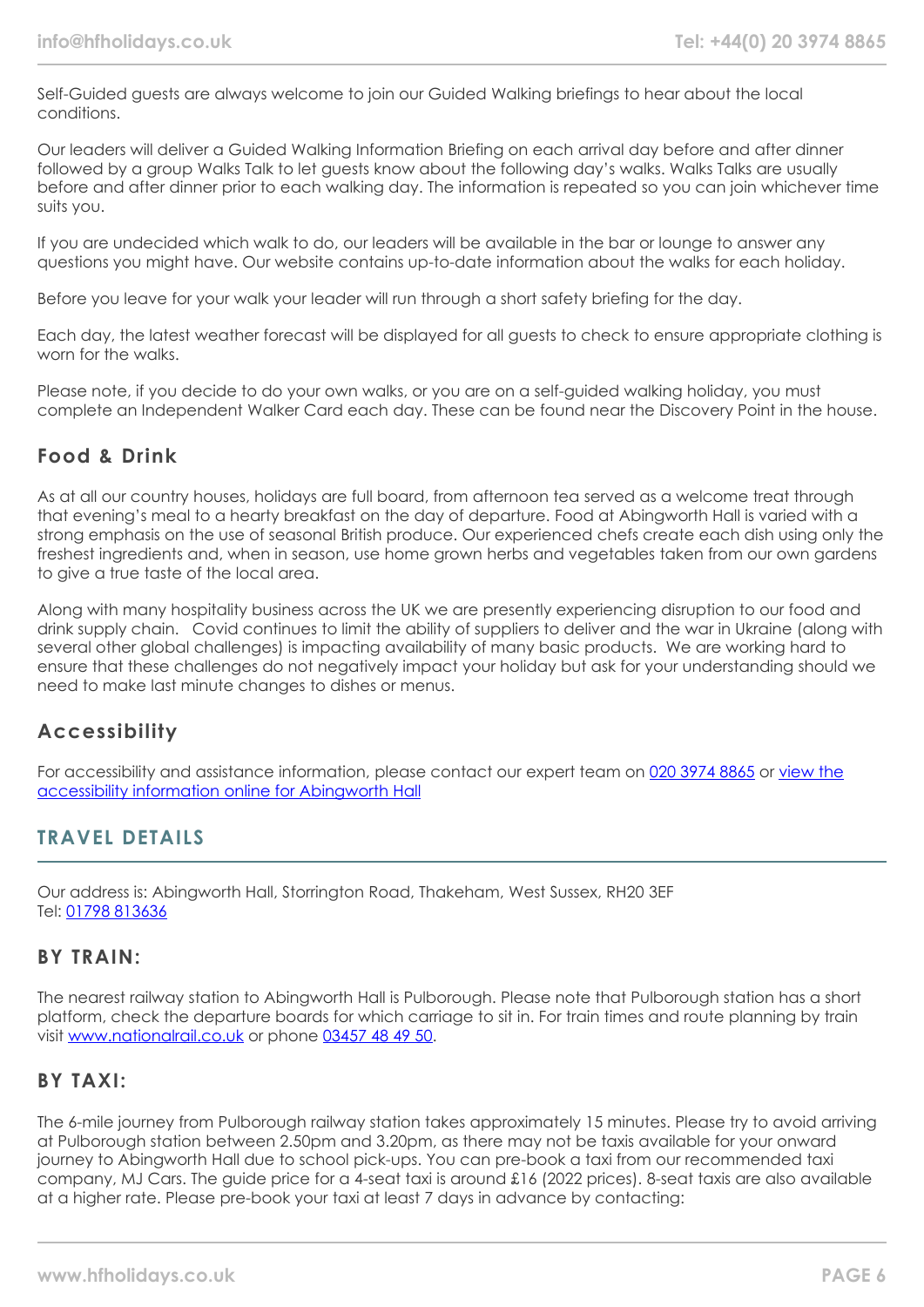MJ Cars\* Tel: [+44 \(0\)1903 745414](tel:01903745414) Email: [mjcars@btconnect.com](mailto:mjcars@btconnect.com)

The return journey can be arranged on your behalf by the Abingworth Hall Manager. \*MJ Cars is not owned or managed by HF Holidays.

# **BY CAR:**

**From the M25** take either the A24 or the M23 and then the A264 towards Horsham. At the Great Daux roundabout go south on the A24 towards Worthing. Go straight over 2 roundabouts and then at the traffic light cross roads turn right onto the A272 signposted to Billingshurst and Petersfield. After 3 miles turn left onto the B2139 (The Selsey Arms on left). After 3.5 miles pass the turning for Thakeham on the left. After half a mile, Abingworth Hall is on the left, directly after the national speed limit signs.

**From the M27** continue onto the A27 and around Chichester. At Fontwell Park roundabout take the first exit to continue on the A27 and at the next roundabout take the first exit on to the A29. After approx. 4 miles, at a roundabout, take the 2nd exit on to the B2139 to Storrington. At the mini roundabout in Storrington, take the 2nd exit onto the A283. Continue through Storrington and take the first exit at the mini roundabout by the Anchor Inn on to the B2139 towards Thakeham. Take the 2nd exit at the next mini roundabout and then take the 1st exit at next mini roundabout (by Steyning Grammar School). Continue down this road until you see 30mph signs. Abingworth Hall is just before these signs, on the right. Look out for the end of the driveway between two high stone walls.

# **LOCAL AREA**

Abingworth Hall is situated amidst gentle rolling farmland at the foot of the South Downs. The nearest facilities are in the village of Storrington, about two miles away. Here you'll find a small supermarket, post office, newsagent, pubs and a bank.

During your stay at Abingworth Hall you may enjoy visiting the following places of interest:

## **Arundel**

The quaint town of Arundel, about 30 minutes' drive away, is dominated by its castle, the home of the Duke and Duchess of Norfolk. During your visit you may enjoy a walk in [Arundel Castle's](https://www.arundelcastle.org/) extensive grounds, or beside the tranquil river Arun.

# **Arundel Wetlands Centre**

This 60-acre nature reserve is run by the Wildfowl and Wetlands Trust and provides a protected habitat for a wide range of swans, geese, ducks and other wetland birds. A network of paths takes visitors to a number of viewing areas to enjoy watching the wildlife. [Arundel Wetlands Centre](https://www.wwt.org.uk/wetland-centres/arundel) is just outside Arundel town, about a 30-minute drive from Abingworth Hall.

## **Bignor Roman Villa**

[Bignor Roman Villa](https://www.bignorromanvilla.co.uk/) was discovered in 1811 by a man ploughing a field. This Roman home clearly belonged to a family of some consequence and features many fine mosaic floors of intricate design. It is located just outside Pulborough, about 10 miles from Abingworth Hall.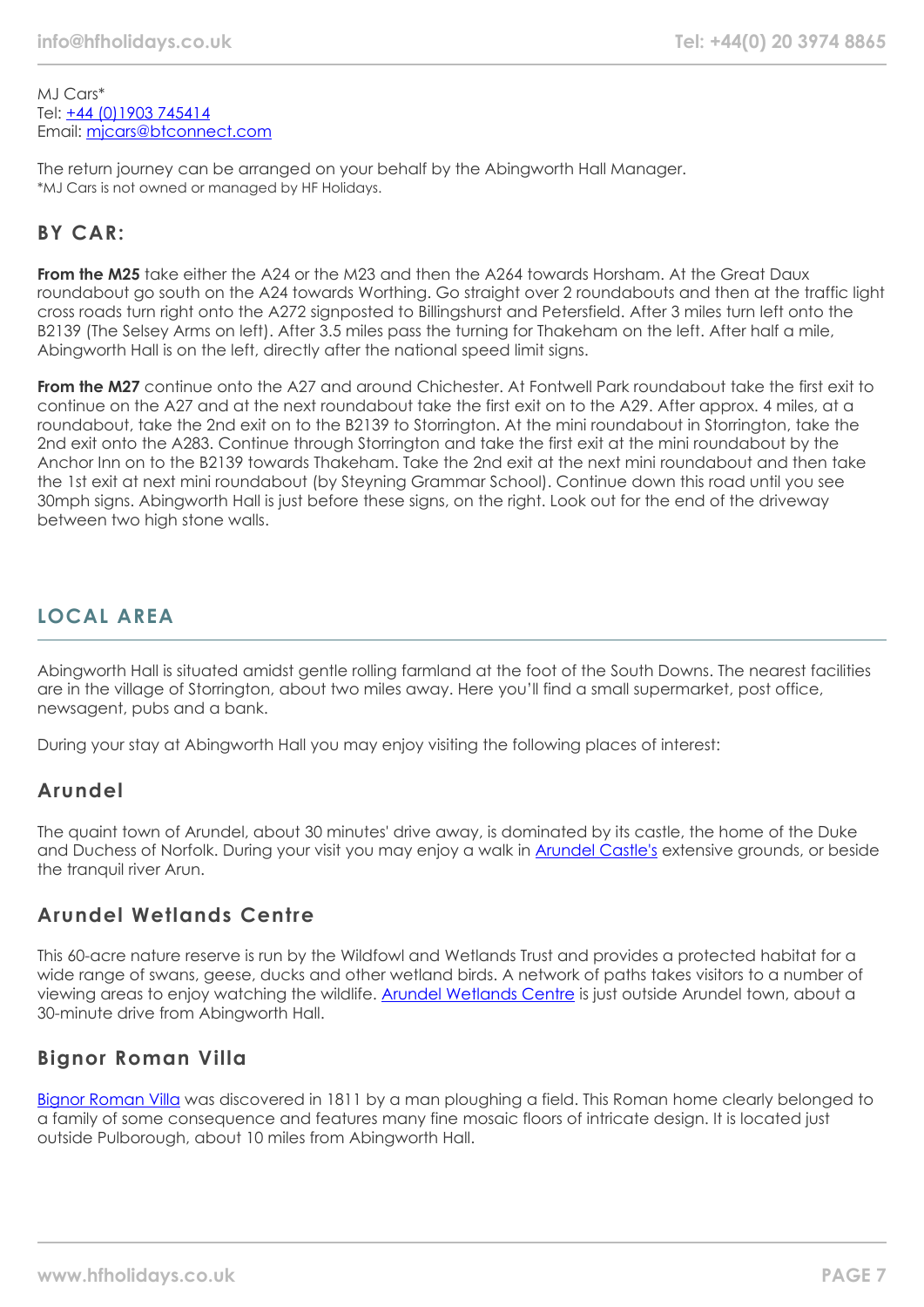# **Pulborough Brooks Nature Reserve**

Just 4 miles from Abingworth Hall, [Pulborough Brooks](https://www.rspb.org.uk/reserves-and-events/reserves-a-z/pulborough-brooks/) is a large nature reserve in the Arun Valley managed by the RSPB. A network of nature trails take visitors into the reserve where there a range of habitats from ponds and ditches to woods and meadow. The site is an important place for over-wintering wildfowl and for nesting waders. The reserve can be reached either by road or on foot from Abingworth Hall.

# **Uppark House**

Completely restored after an extensive fire in 1989, this stately National Trust property has ornate rooms and lovely gardens with surrounding woodlands. [Uppark House and Garden](https://www.nationaltrust.org.uk/uppark-house-and-garden) is around 50 minutes' drive from Abingworth.

# **Brighton**

The cosmopolitan seaside city of Brighton is about 40 minutes' drive from Abingworth Hall and has an excellent range of specialist shops, entertainment, and its famous pier. You may also enjoy a visit to the [Royal Pavilion](https://brightonmuseums.org.uk/royalpavilion/), built in the early 19th century by George IV.

## **Amberley Working Museum**

Just 15 minutes' drive from Abingworth Hall, this large open-air museum tells the industrial story of the downs, complete with a steam railway, vintage buses and restored quarry machinery. [Amberley Museum](https://www.amberleymuseum.co.uk/) is just outside Amberley village which is also well worth a visit with its sleepy streets lined with thatched cottages and flower-filled gardens. The village is also home to a small [pottery.](http://www.amberleypottery.co.uk/)

## **Parham House**

Just 10 to 15 minutes' drive away, Elizabethan [Parham House](https://www.parhaminsussex.co.uk/) is surrounded by an extensive deer park. Some of our guided walks go through the deer park.

## **Chichester**

The historic cathedral city of Chichester, about 45 minutes' drive away, has plenty of interest. Visit the impressive [Chichester Cathedral](https://www.chichestercathedral.org.uk/) and take a walk which follows the old city walls.

## **Fishbourne Roman Palace**

Just a couple of miles outside Chichester lies [Fishbourne Roman Palace,](https://www.visitchichester.org/activity/fishbourne-roman-palace-and-gardens) the largest residential Roman building found in Britain. It was discovered in 1960; excavations revealed many superb mosaics.

## **Petworth House**

A large late 17th century mansion, now run by the National Trust with extensive grounds that were landscaped by 'Capability' Brown. The surrounding deer park is home to a large herd of fallow deer. [Petworth House](https://www.nationaltrust.org.uk/petworth-house-and-park) is around 30 minutes' drive from Abingworth.

## **Weald & Downland Living Museum**

Located on the Downs, near the village of Singleton, this excellent open-air museum contains many restored buildings that bring the history of Sussex to life. These include a working watermill and a re-creation of a typical downland village. The [Weald & Downland Living Museum](https://www.wealddown.co.uk/) is also home to the popular BBC TV programme 'The Repair Shop'. The museum is around 45 minutes' drive from Abingworth.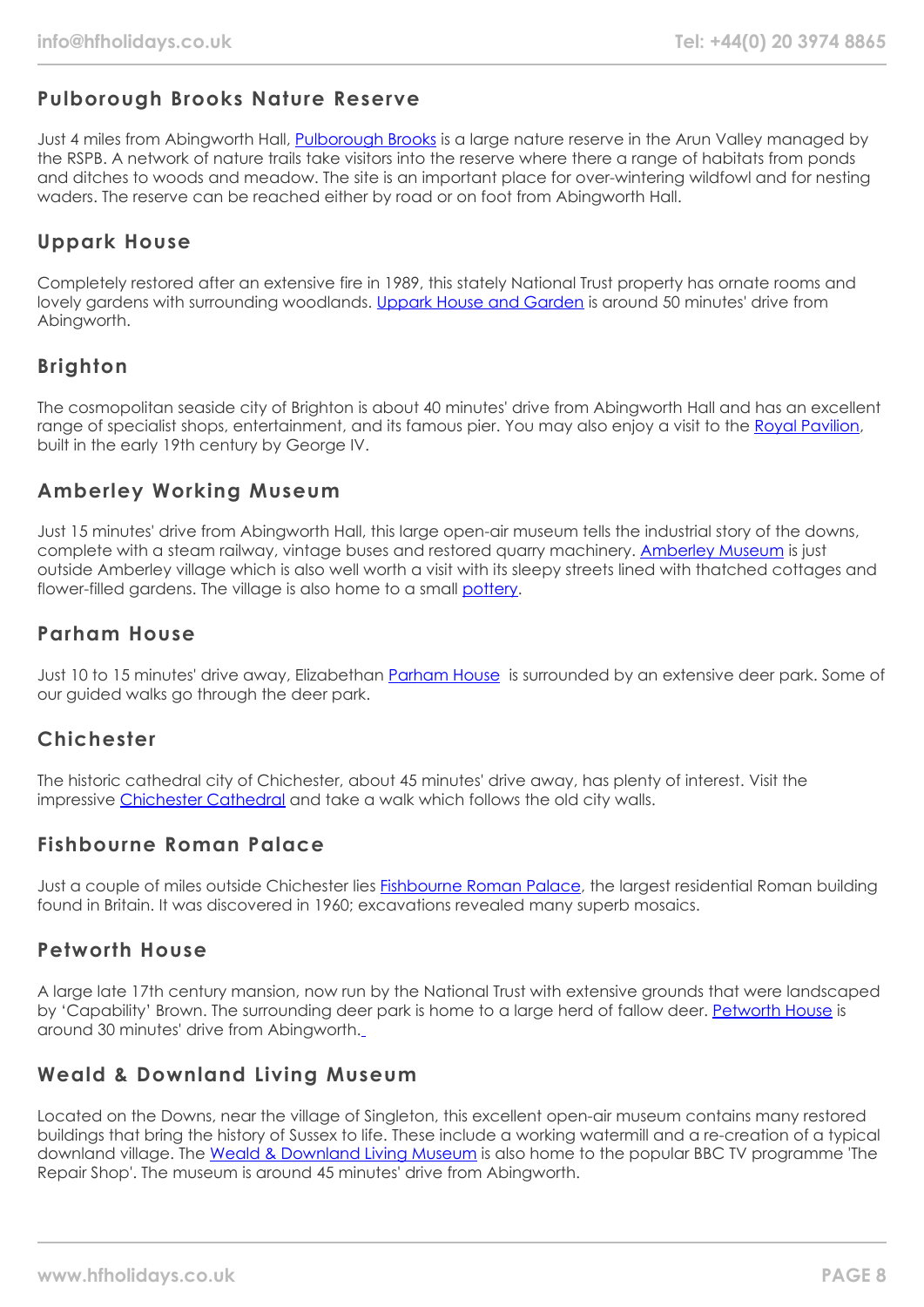# **Bluebell Railway**

[The Bluebell Railway](https://www.bluebell-railway.com/brps/) is one of Britain's premier heritage steam railways with an impressive collection of 50 locomotives, representing the Southern Railway and its predecessors. The line runs through rolling countryside from Sheffield Park to East Grinstead, about 40 minutes' drive from Abingworth.

# **USEFUL HOLIDAY INFORMATION**

# **Essential Information**

To enjoy your holiday comfortably and safely, it's essential that your clothing and footwear is suitable for the conditions likely to be encountered. Changeable weather is possible throughout the year, so our advice is to come prepared for all eventualities – hot, cold, wet or dry.

All of our Discovery tours involve active sightseeing and you should therefore be prepared for walking between the sights and wear flat, comfortable shoes. In the evening most guests wear casual clothing. You will probably find a small rucksack or cross-body bag useful for carrying spare clothing, a camera and drinks (at least 1 litre) during the day.

Please note: For 2022 departures, all admission costs are included on Discovery tours, including National Trust & English Heritage.

# **HOW TO BOOK**

When you're ready to book, you can choose to **book online** or book **over the phone**. Our website offers secure online booking for our holidays, is available 24/7, and offers more in-depth information about all our holidays. If you prefer to call us, our experienced and knowledgeable team are available to answer any specific questions you have and can offer guidance as to which holiday is best suited to your needs.

Our office is open: Monday to Friday: 9am – 5.30pm, Saturday: 9am – 1pm, Sunday & Bank Holiday Monday: closed

#### **PAYING YOUR DEPOSIT**

To secure the holiday of your choice, you will need to pay a deposit: UK & European Holidays: £150 per person and Worldwide Holidays: £250 per person. You can pay your deposit by debit or credit card with no additional card fees charged or make an online BACS payment directly into HF's bank account, please see details under BACS payments. You can also pay your deposit by cheque within seven days of booking. Cheques should be made payable to 'HF Holidays Ltd' with your booking reference / Order ID on the back.

#### **NON-MEMBER FEE**

Non-members can join our holidays by paying a Non-Member's fee of £30 per person per holiday. Alternatively, full membership is available from £100 – visit hfholidays.co.uk/membership for details.

#### **BACS PAYMENTS**

Please quote your booking reference / Order ID when you make your payment online: Bank Name: National Westminster Bank, Account Name: HF Holidays Limited, Account Number: 48904805, Sort Code: 60-00-01, IBAN: GB90NWBK60000148904805

Once we have received your booking and deposit, we will send a confirmation invoice to the lead name. Please check this carefully. For bookings 'with flights' it is essential that the names on your booking confirmation invoice match those on your passport for bookings overseas. Please advise us immediately of any errors. Any name changes after the balance of your holiday has been paid will be subject to a fee levied by the airline.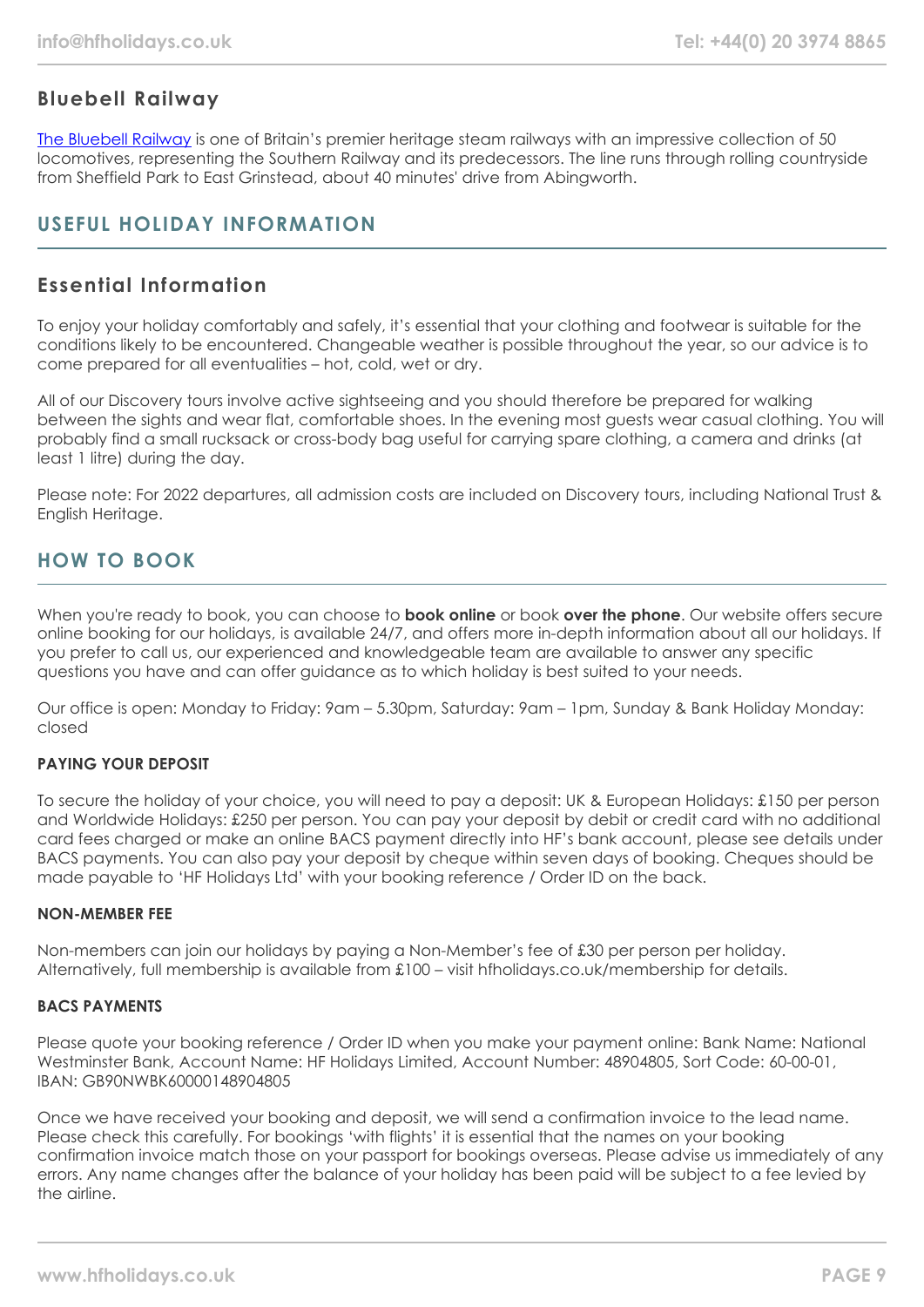#### **MANAGE MY BOOKINGS**

Payments can also be made through the [Manage My Booking](https://www.hfholidays.co.uk/about-us/bookings/my-booking) function on our website. Click on the link at the top of our homepage. This is available to all customers who provide an email address at the time of booking.

#### **YOUR FINAL BALANCE**

Your final balance payment is due 6 weeks before departure if you are staying in an HF Holidays UK country house, 8 weeks before departure if you are travelling on one of our holidays in Europe and 10 weeks before departure if you are on a Guided Trail staying in one of our partner hotels or are travelling on a Worldwide holiday. As with paying your deposit, you can pay your final balance by debit or credit card, make an online BACS payment directly into HF's bank account or pay by cheque.

#### **TRAVEL INSURANCE**

Travel insurance is an important part of any booking and essential for one of our holidays. HF Holidays works with specialist. Insurance Brokers Campbell Irvine Direct. For more information or to obtain a quote call them on [01702 427 236](tel:01702427236) or visit [hfholidays.co.uk/insurance](https://www.hfholidays.co.uk/about-us/bookings/insurance)

#### **PEACE OF MIND**

#### **ATOL:**

The air holidays and flights in this brochure are ATOL-protected, since we hold an Air Travel Organiser's Licence granted by the Civil Aviation Authority. Our ATOL number is ATOL 710. In the unlikely event of our insolvency, the CAA will ensure that you are not stranded abroad and will arrange to refund any money you have paid us for advance bookings. For further information visit the ATOL website [atol.org.uk](https://www.atol.org/)

#### **MEMBER OF ABTOT:**

HF Holidays is a member of ABTOT (The Association of Bonded Travel Organisers Trust Limited) which provides financial protection under the Package Travel, Package Holidays and Package Tours Regulations 1992 for HF Holidays Ltd and in the event of their insolvency, protection is provided for the following: 1. non-flight packages commencing in and returning to the UK; 2. non-flight packages commencing and returning to a country other than the UK; 3. flight inclusive packages that commence outside of the UK and Republic of Ireland, which are sold to customers outside of the UK and Republic of Ireland. 1, 2 and 3 provides for a refund in the event you have not yet travelled. 1 and 3 provides for repatriation. Please note that bookings made outside the UK and Republic of Ireland are only protected by ABTOT when purchased directly with HF Holidays Ltd.

#### **TRIP NOTE VALIDITY**

These Trip Notes are valid based on the date printed at the bottom of the page. They will occasionally be updated post booking and pre-departure. We will send you the latest trip notes prior to departure through a link in your pre departure documents or we can send you a copy in the post if preferred.

In booking this trip you should be confident in your ability to participate in all activities described in these Trip Notes. If you have any doubt about your suitability you should call HF Holidays and ask to speak to one of the team about this itinerary.

The information in these Trip Notes is given in good faith. Where differences exist between the Trip Notes and our current brochure, the Trip Notes supersede the brochure. All holidays can be subject to unexpected changes; so please be prepared to be flexible where necessary. At times, it may not be possible to follow the itinerary as planned due to weather conditions, political, physical or other factors. In these circumstances we will make the best possible alternative arrangements to maintain the integrity of the original itinerary.

## **PRICE GUARANTEE**

We promise that our earliest published prices will always be the best and if we reduce our holiday price after your booking has been confirmed, we will pass this reduction on to you. Our price promise applies if any